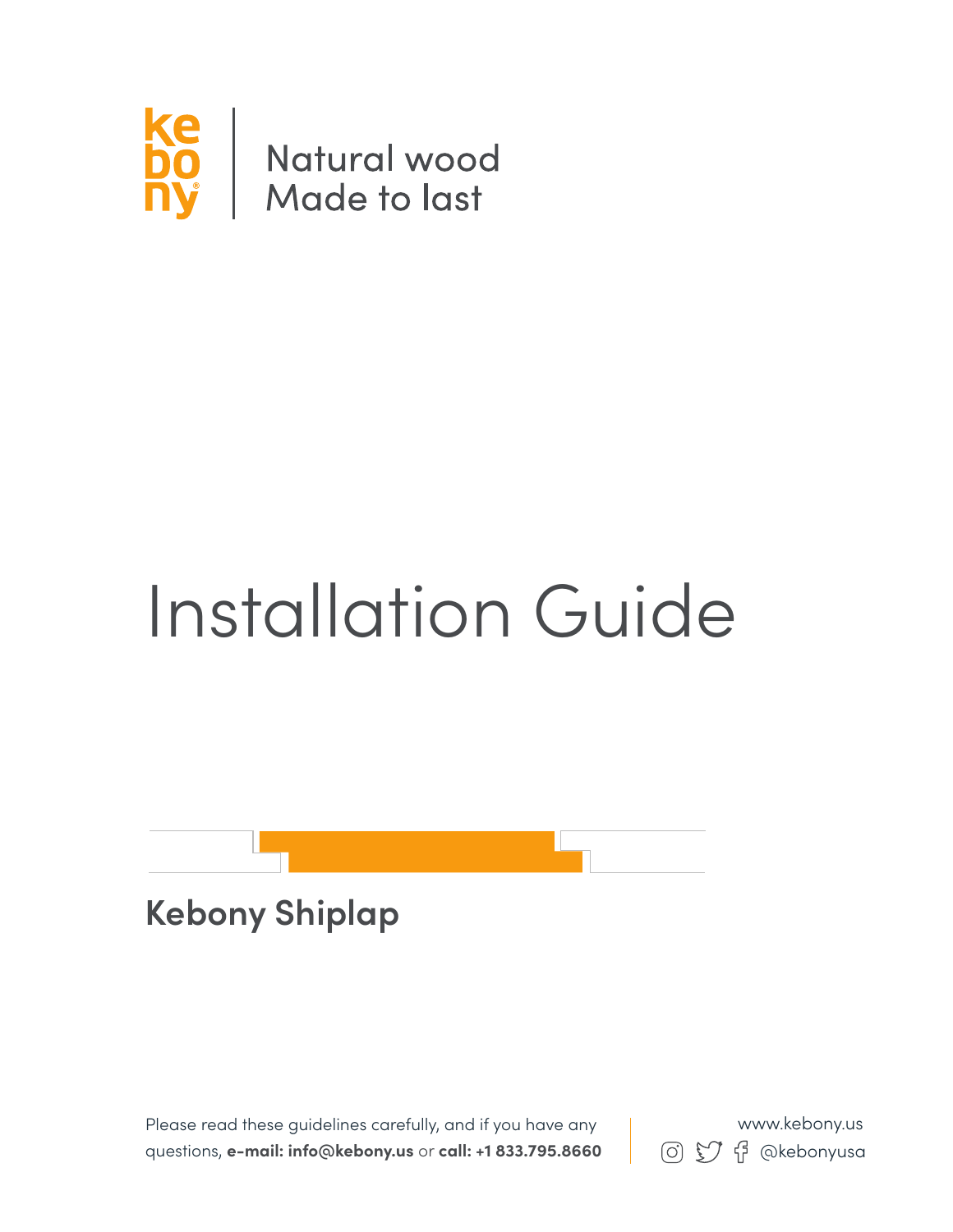## Preparing for Installation

#### **safety guidelines**

Installing Kebony Shiplap siding is a construction project, therefore you should wear protective clothing and safety equipment such as, but not limited to, safety glasses, gloves, long sleeves, and a mask, particularly when cutting wood.

The installer is responsible for identifying and following all building codes and construction safety practices. Kebony accepts no liability or responsibility for the improper installation of this product.

Kebony Shiplap siding may not be suitable for every application, and it is the sole responsibility of the installer to ensure that Kebony Shiplap siding is fit for the intended use. Because all installations are unique, it is also the installer's responsibility to determine specific requirements for each siding application.

Kebony recommends that all applications be reviewed by a licensed architect, engineer or local building official before installation.

#### **storage**

Kebony siding should not be exposed directly to the elements prior to installation. Kebony should be kept covered with plastic tarp or other waterproof material prior to installation. Ideally, Kebony should also be stored indoors.

#### **prep**

Perform all necessary preparatory work for your specific project, (e.g. building wrap, flashing, window frames, etc.)

**Metal Fixture Considerations:** While stainless steel fixtures are ideal, Kebony can be used with aluminum, enamelled, powder-coated or foiled fixtures without concern for discoloration. However, in some cases surface water runoff from Kebony can result in discoloration of adjacent materials. For example, it could cause black stains on zinc fixtures or polished copper.

Drainage and runoff from galvanized or iron-based fixtures onto Kebony can result in black discoloration of the wood.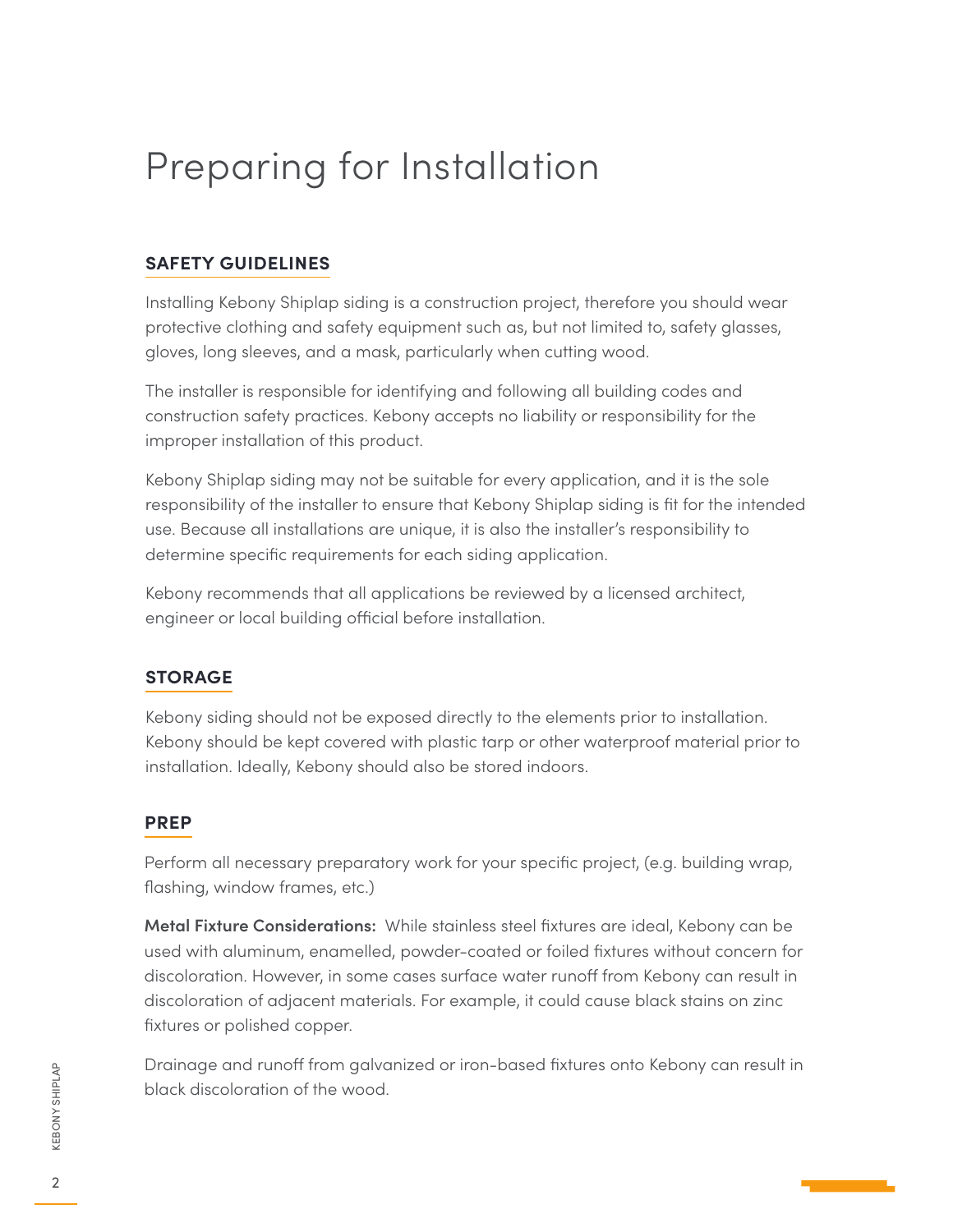#### **recommended tools & equipment**



Electric Saw (Table, Chop etc.)

• With a fine carbide blade



Miter saw



Drill (Cordless or Corded)

• With Carbide Drill Bit for Pre-Drilling



Ladders and/or scaffolding



Rubber Mallet



Level



T-bevel



Hammer Chalkline





Laser Level



Flat pry bar



Utility Knife



Measuring Tape



**ANDIQUE DE LA CONSTRUCCIÓN DE LA CONSTRUCCIÓN DE LA CONSTRUCCIÓN DE LA CONSTRUCCIÓN DE LA CONSTRUCCIÓN DE LA CONSTRUCCIÓN DE LA CONSTRUCCIÓN DE LA CONSTRUCCIÓN DE LA CONSTRUCCIÓN DE LA CONSTRUCCIÓN DE LA CONSTRUCCIÓN DE L** 

Pencil **Trim Head Stainless Steel Screws** (Or Pro Plug® System for Kebony)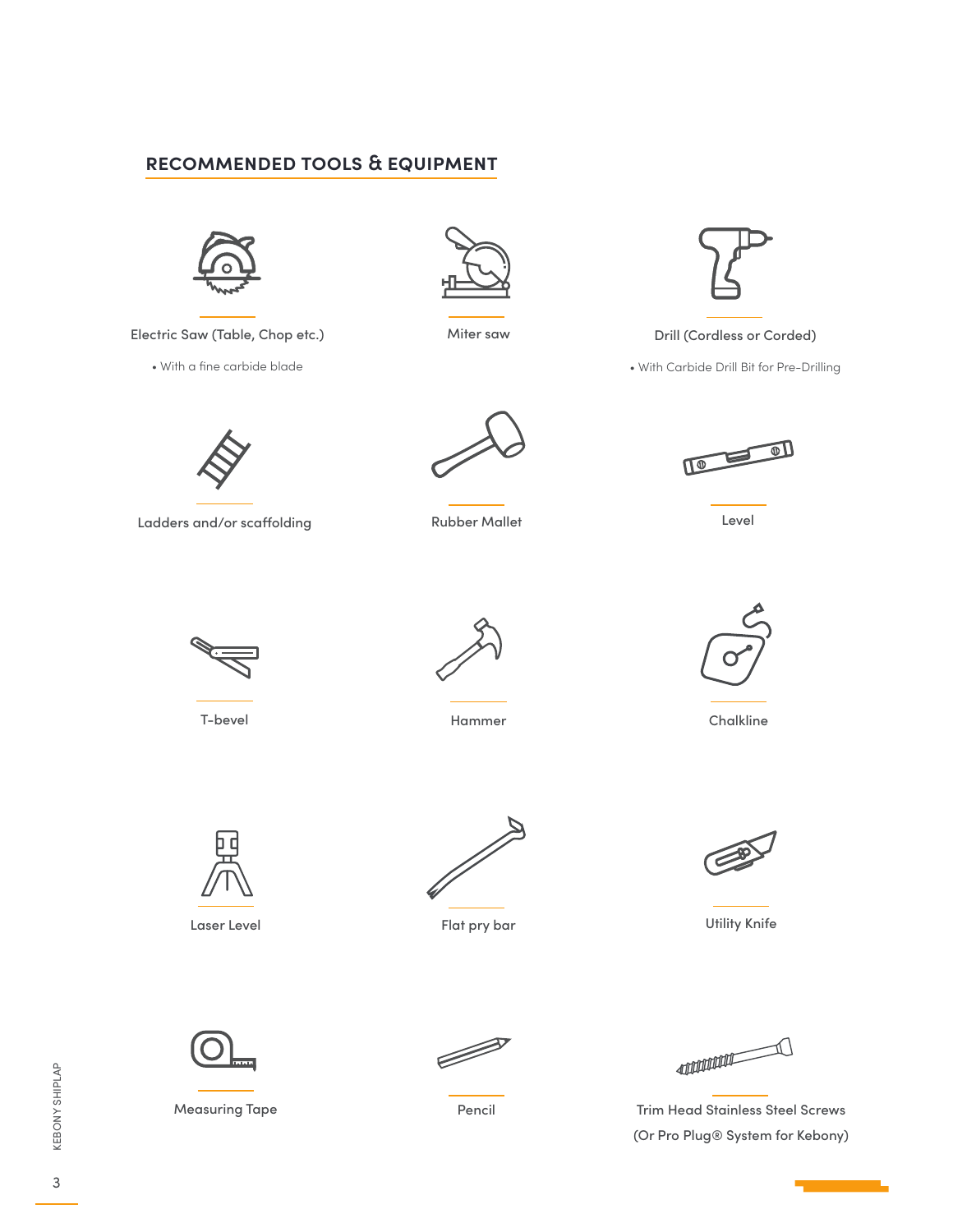### general installation guidelines

Kebony Shiplap siding can be installed horizontally or vertically.

**Ground Clearance:** Allow for 12" clearance above grade.

**Fastener type:** Stainless steel screws - all holes must be pre-drilled. Screw head size, length, and grades are to be selected by the installer based on site specifics. If using the hidden fastener \*Pro Plug® System for Kebony Clear Wood (see below), the appropriate screws are included with the System. DO NOT USE NAILS.

**Face Fastening:** Face fasteners can be hidden using the Pro Plug® System for Kebony Wood.

**Spans:** Secure the board at each end, and to a maximum 24" span between fasteners.

**Cross-cutting and Ripping Kebony:** For Kebony Clear - standard copy re no end sealing for Clear. When ripping or cross-cutting Kebony Character the exposed heartwood must be treated with anti-parasite/fungal agent. Follow the manufacturer's instructions.



**Butt-jointing boards:** When butt jointing siding, cut ends at 45 degree angles to form an overlapping joint (Scarf Joint). This is particularly important for vertical installation. Ensure joints meet on studs, blocking or furring strips. The cut should slope downward from the back towards the front.

Do not pre-drill or fasten Kebony Clear within 1" of the edge.





Do not pre-drill or fasten Kebony Character within 5/8" of the edge.



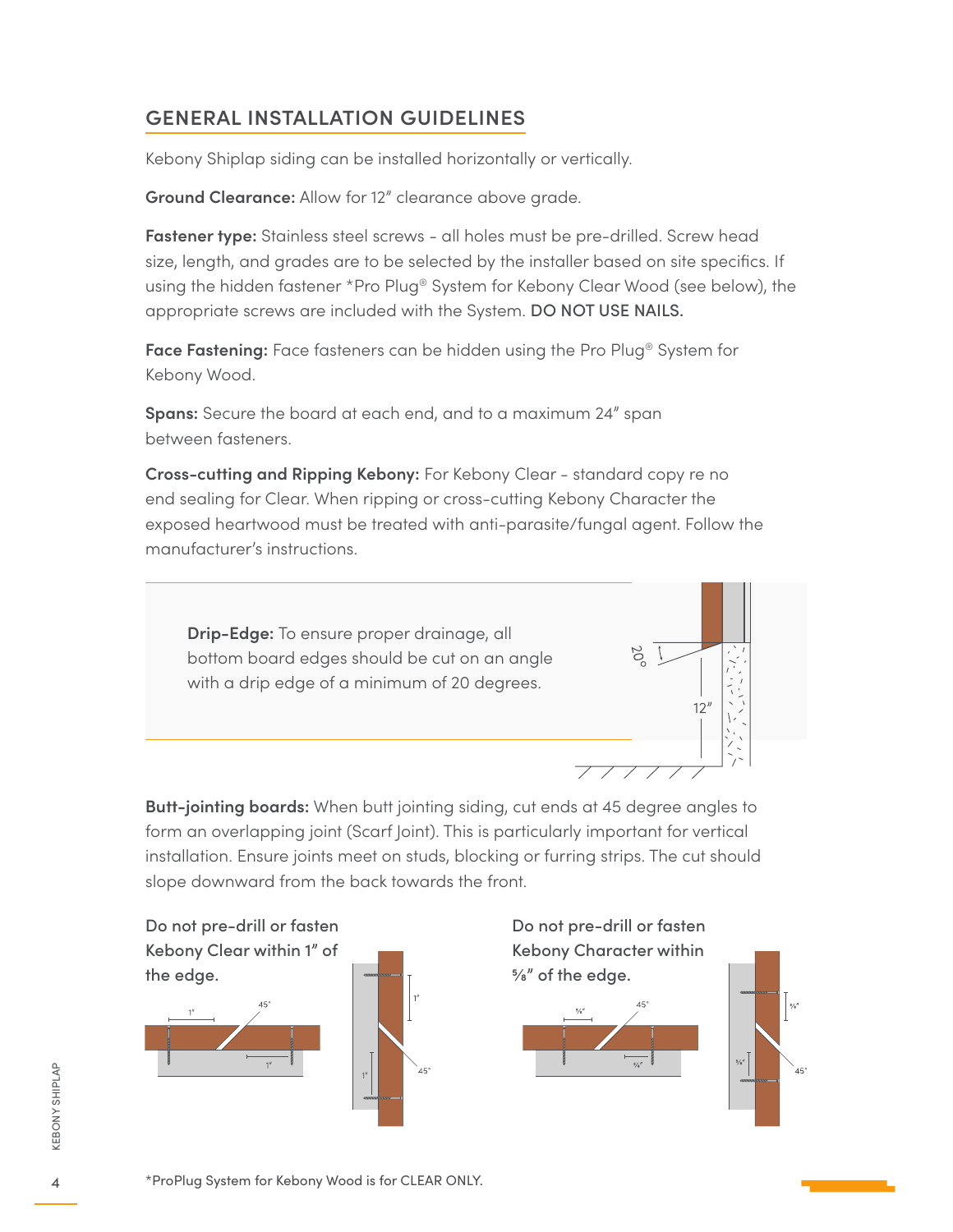#### **horizontal applications**

Kebony Shiplap can be installed one of two ways.

- **A** Directly on top of a suitable house drainage wrap.
- **B** Kebony Shiplap can alternatively be installed in a rainscreen configuration, fastened to blocking, or furring strips or rainscreen drainage mat systems.

**1**

**2**

Begin at the bottom and work up. Set a level line across all walls using a conventional or laser level. Face the channeled edge upward.



#### All Shiplap boards require face-fastening.

With the first bottom board, pre-drill and face fasten the first screw 1/3 of the way up the board. When face-fastening Kebony, you may use the optional \*Pro Plug® System for Kebony Clear Wood to hide the screw heads.



**KEBONY SHIPLAP** KEBONY SHIPLAP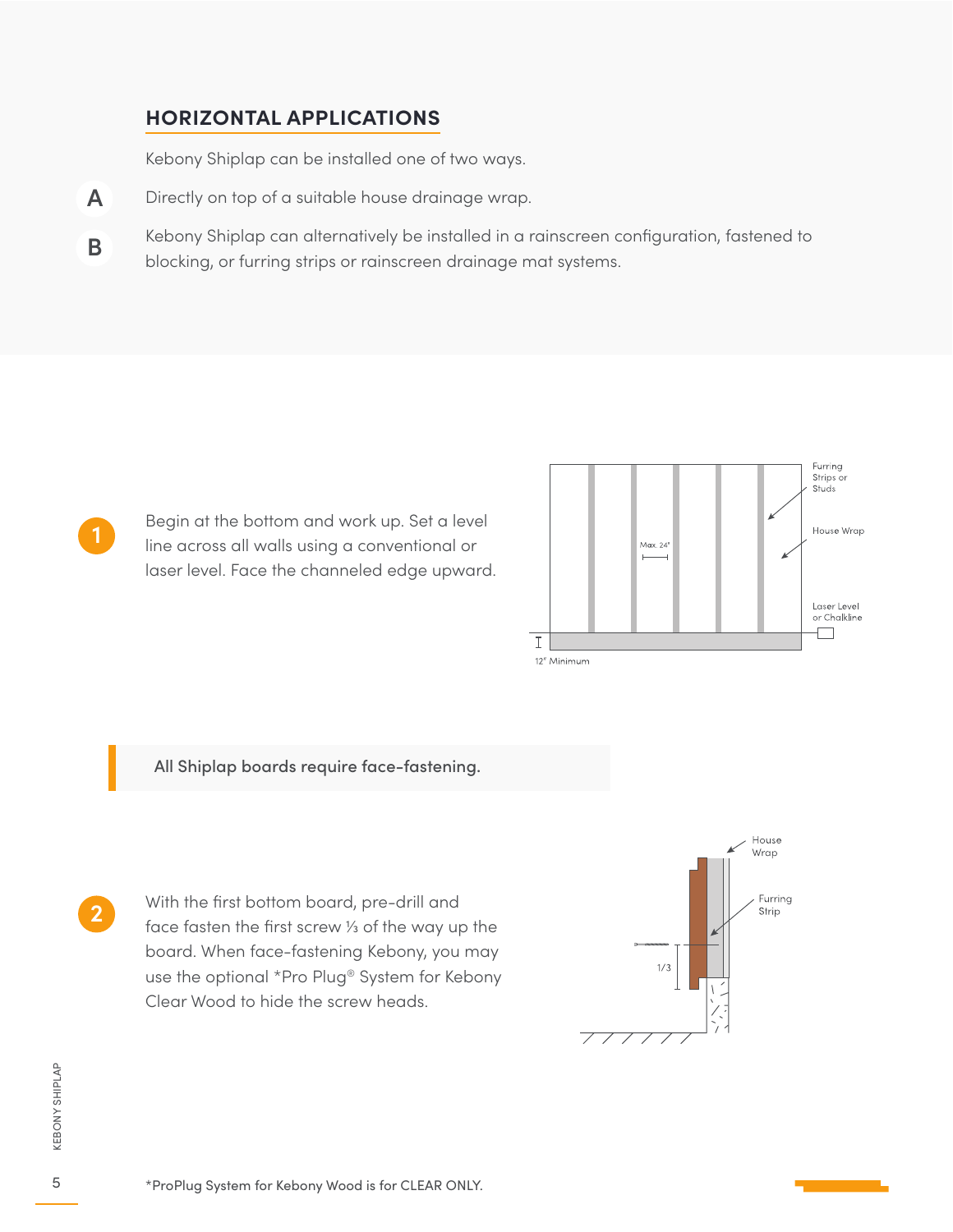**3**

Measure and cut your next board to length. Overlap the board over the bottom board and ensure a ⅛" gap between the boards to allow for expansion of the wood. Pre-drill and face fasten the board 1/3 of the way up the board. When face-fastening Kebony, you may use the optional \*Pro Plug® System for Kebony Clear Wood to hide the screw heads.

 $1/8''$  gap

 $1/3$ 

**5**

Repeat this pattern up the wall until you get to the roof line. **4**

Top board(s) at the roofline may need to be custom cut. If the top is horizontal, the top board may need to be ripped to width and should also be face-fastened. Use one fastener if the board is less than 3" wide and two fasteners if the board is greater than 3" wide. If the roofline has a slope, multiple boards will likely have to be cut at angles on the end(s). Various tools are available to help determine the angle.



When ripping or cross-cutting Kebony Character the exposed heartwood must be treated with anti-parasite/fungal agent. Follow the manufacturer's instructions.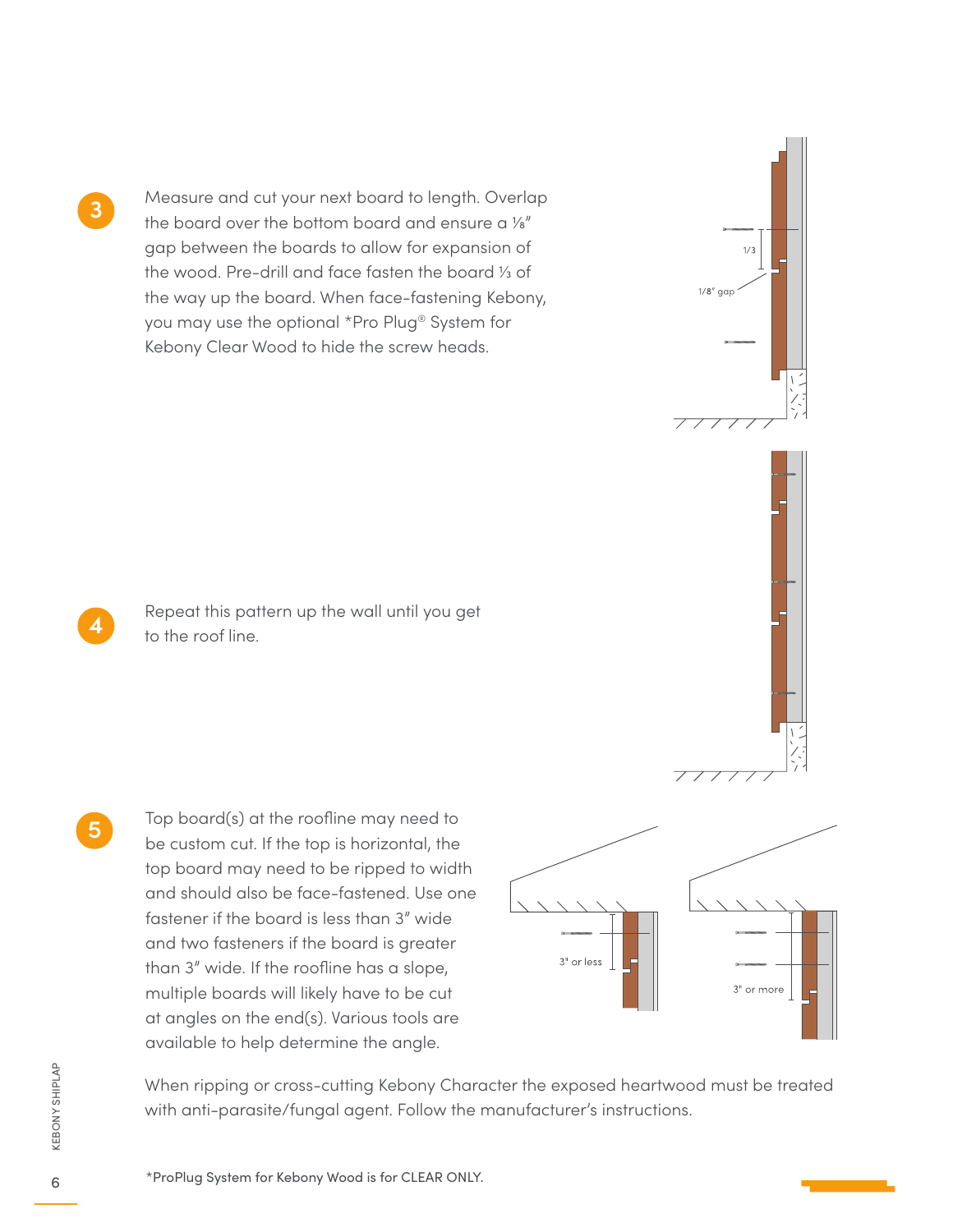#### **vertical applications**

Kebony Shiplap can be installed one of two ways.

- Directly on top of a suitable house drainage wrap. **A**
- Kebony can alternatively be installed in a rainscreen configuration, fastened to blocking, furring strips or rainscreen drainage mat systems. **B**

Start at one corner with the channeled edge toward the adjacent wall. Use a level to ensure the first board is installed plumb. The channeled edge may need to be trimmed to ensure a flush fit.



Corners details are the choice of the architect and project owner. There are many options including, but not limited to, mitered corners, corner boards, trim boards, flush, beveled, lap, etc.

Pre-drill and face screw the half of the first board closest to the edge. When face fastening Kebony, you may use the optional \*Pro Plug® System for Kebony Clear Wood to hide the screw heads. **2**



**1**